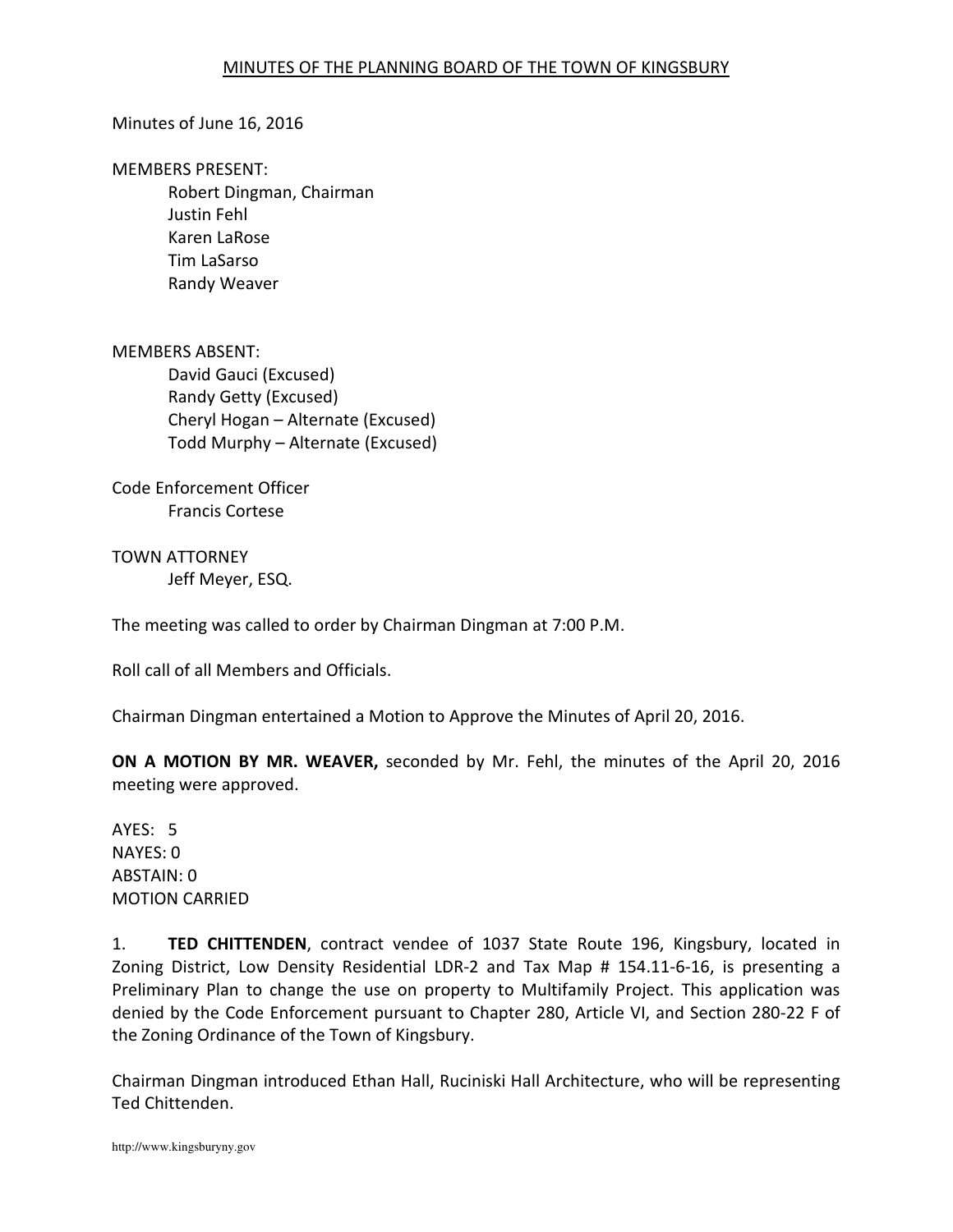## MINUTES OF THE PLANNING BOARD OF THE TOWN OF KINGSBURY

Planning Board Meeting Page 2 of 3 June 15, 2016

Mr. Hall stated Mr. Chittenden is the contract vendee for the property located at 1037 State Route 4. The building was formally a dental office and optometrist office. This property has been vacant for the past five (5) years. Mr. Chittenden would like to purchase this property and put in two (2) studio apartments and a one (1) bedroom apartment for his mother. His intention is to remove the hard surface existing now and make an entry from State Route 196 to go back to the one bedroom apartment with parking for the studio apartments. The studio apartments will be 100% handicap accessible units. The unit in the back would be an adaptable unit. It would not be completely handicap accessible but would be adaptable in the future. At this time there will not be any modifications to the exterior of the building.

Mr. Hall stated in talking with Mr. Cortes, Code Enforcement Officer, in this zone they would need a Special Use Permit/ Site Plan Review to be anything more than a single family home.

Mr. Weaver questioned the square footage of the units.

Mr. Hall stated the studio units are approximately 400 square foot and the one bedroom unit is approximately 600 square foot. The unit in the back could be used for two people. The 2 studio units will be very small and used by one person. There will be a common area as well as a washer and dryer area for the tenants to use.

Mr. Chittenden stated this project is being designed to have only four (4) people living there. They have looked other properties. He liked this property for the way the building laid out, the driveway and the fact that everything is very low to the grade. You can roll a wheel chair into every square of the property as sits right now.

Mr. and Mrs. Paul Rock, 1033 State Route 196 and Ms. Diana Carlisle had concerns with the septic system at this location.

Chairman Dingman stated the next step is for this project to go to the Zoning Board of Appeals.

2. **ANDY CORONA** owner of 3032 State Route 4, Kingsbury, located in Zoning District, Commercial / Com-1A and Tax Map # 146.19-1-36.1 is presenting a Preliminary Plan for construction for of 2 new buildings for self-storage. This application was denied by the Code Enforcement pursuant to Chapter 280, Article VI, and Section 280-23 G of the Zoning Ordinance of the Town of Kingsbury.

Chairman Dingman introduced Tom Hutchins, Hutchins Engineering, who will be representing Andy Corona.